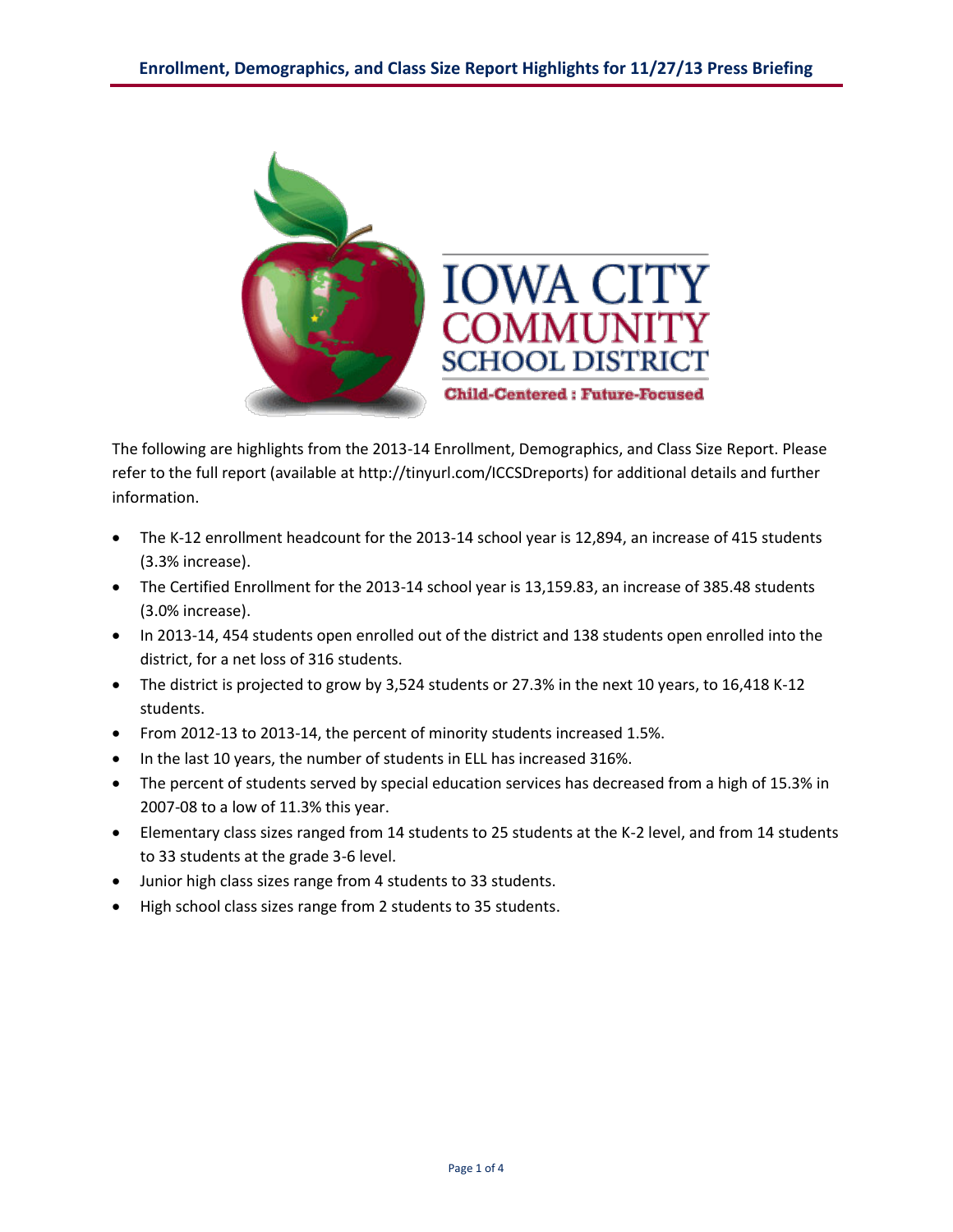|                              |         |         | Growth/          | % Growth/        |  |
|------------------------------|---------|---------|------------------|------------------|--|
| <b>School</b>                | 2012-13 | 2013-14 | <b>Reduction</b> | <b>Reduction</b> |  |
| <b>Borlaug ES</b>            | 326     | 373     | 47               | 14.4%            |  |
| <b>Coralville Central ES</b> | 429     | 430     | 1                | 0.2%             |  |
| Garner ES                    | 491     | 535     | 44               | 9.0%             |  |
| Hills ES                     | 108     | 101     | $-7$             | $-6.5%$          |  |
| Hoover ES                    | 361     | 328     | $-33$            | $-9.1%$          |  |
| Horn ES                      | 461     | 466     | 5                | 1.1%             |  |
| Kirkwood ES                  | 331     | 386     | 55               | 16.6%            |  |
| Lemme ES                     | 372     | 403     | 31               | 8.3%             |  |
| Lincoln ES                   | 246     | 239     | $-7$             | $-2.8%$          |  |
| Longfellow ES                | 334     | 322     | $-12$            | $-3.6%$          |  |
| Lucas ES                     | 436     | 428     | -8               | $-1.8%$          |  |
| Mann ES                      | 247     | 243     | $-4$             | $-1.6%$          |  |
| Penn ES                      | 516     | 537     | 21               | 4.1%             |  |
| <b>Shimek ES</b>             | 199     | 212     | 13               | 6.5%             |  |
| <b>Twain ES</b>              | 268     | 316     | 48               | 17.9%            |  |
| Van Allen ES                 | 467     | 496     | 29               | 6.2%             |  |
| Weber ES                     | 477     | 494     | 17               | 3.6%             |  |
| Wickham ES                   | 481     | 483     | $\overline{2}$   | 0.4%             |  |
| Wood ES                      | 530     | 525     | -5               | $-0.9%$          |  |
| <b>ES Total</b>              | 7,080   | 7,317   | 237              | 3.3%             |  |
| North Central JH             | 469     | 477     | 8                | 1.7%             |  |
| Northwest JH                 | 650     | 684     | 34               | 5.2%             |  |
| South East JH                | 761     | 781     | 20               | 2.6%             |  |
| <b>JH Total</b>              | 1,880   | 1,942   | 62               | 3.3%             |  |
| City HS                      | 1414    | 1,545   | 131              | 9.3%             |  |
| Tate HS                      | 149     | 139     | $-10$            | $-6.7%$          |  |
| West HS                      | 1956    | 1,951   | $-5$             | $-0.3%$          |  |
| <b>HS Total</b>              | 3,519   | 3,635   | 116              | 3.3%             |  |

## **Enrollment headcount change from 2012-13 to 2013-14.**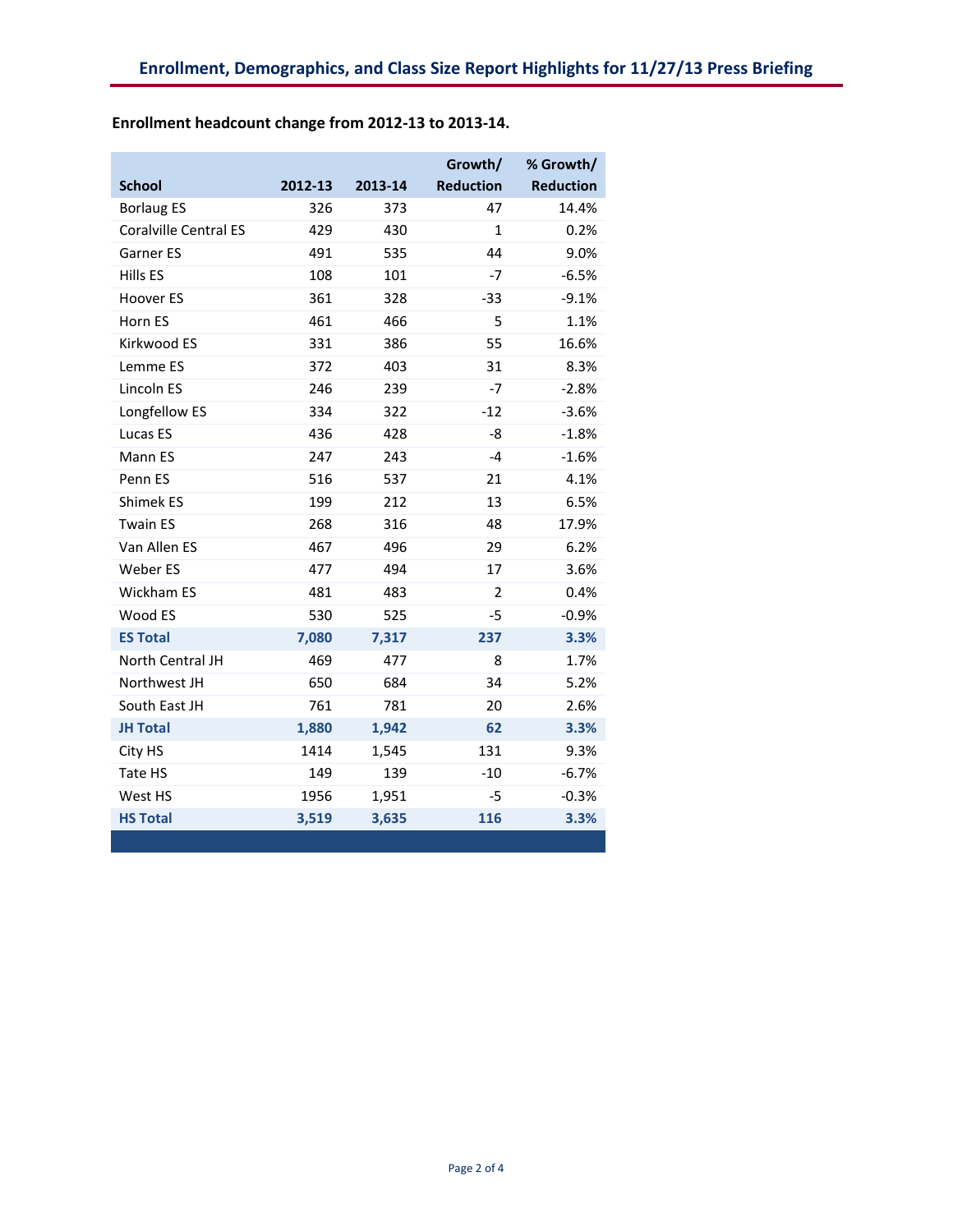| Grade            |       |       |       |       |       |       |       |       |       |       |
|------------------|-------|-------|-------|-------|-------|-------|-------|-------|-------|-------|
| К                | 1,148 | 1,214 | 1,169 | 1,236 | 1,202 | 1,207 | 1,207 | 1,209 | 1,207 | 1,208 |
| 1                | 1,195 | 1,168 | 1,235 | 1,189 | 1,257 | 1,223 | 1,228 | 1,228 | 1,230 | 1,228 |
| 2                | 1,144 | 1,219 | 1,191 | 1,260 | 1,213 | 1,282 | 1,248 | 1,252 | 1,253 | 1,255 |
| 3                | 1,085 | 1,161 | 1,238 | 1,209 | 1,278 | 1,231 | 1,301 | 1,266 | 1,271 | 1,272 |
| 4                | 1,016 | 1,098 | 1,175 | 1,252 | 1,223 | 1,294 | 1,245 | 1,317 | 1,281 | 1,286 |
| 5                | 1,061 | 1,033 | 1,117 | 1,195 | 1,274 | 1,244 | 1,316 | 1,267 | 1,339 | 1,303 |
| 6                | 960   | 1,063 | 1,035 | 1,119 | 1,198 | 1,276 | 1,246 | 1,318 | 1,269 | 1,342 |
| <b>K-6 Total</b> | 7,609 | 7,956 | 8,160 | 8,460 | 8,645 | 8,757 | 8,791 | 8,857 | 8,850 | 8,894 |
| 7                | 940   | 954   | 1,057 | 1,029 | 1,112 | 1,191 | 1,269 | 1,239 | 1,310 | 1,262 |
| 8                | 996   | 942   | 956   | 1,059 | 1,031 | 1,114 | 1,193 | 1,271 | 1,242 | 1,313 |
| 7-8 Total        | 1,936 | 1,896 | 2,013 | 2,088 | 2,143 | 2,305 | 2,462 | 2,510 | 2,552 | 2,575 |
| 9                | 956   | 1,005 | 950   | 964   | 1,068 | 1,040 | 1,124 | 1,203 | 1,282 | 1,252 |
| 10               | 926   | 969   | 1,018 | 963   | 977   | 1,082 | 1,054 | 1,139 | 1,219 | 1,299 |
| 11               | 890   | 918   | 960   | 1,009 | 954   | 968   | 1,072 | 1,044 | 1,129 | 1,208 |
| 12               | 936   | 938   | 967   | 1,012 | 1,063 | 1,006 | 1,021 | 1,130 | 1,101 | 1,190 |

**10-year enrollment projections by grade.**